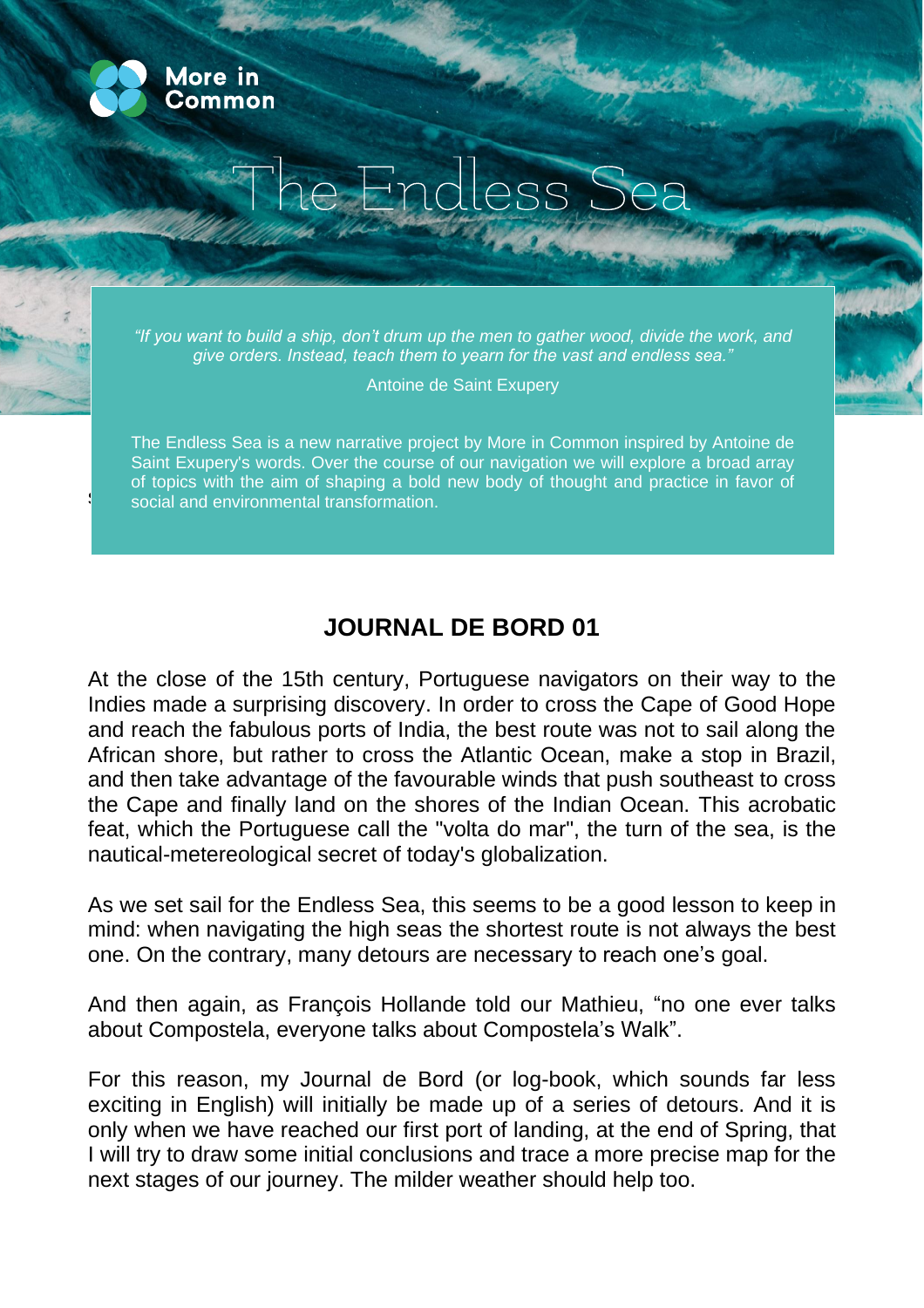

## **DETOUR 01 – UTOPIAS**

Utopias are one very interesting by-product of the age of maritime exploration that took place in the late fourteen hundreds. Thomas More's masterpiece would be impossible to understand if one didn't place it within the context of the discovery of new worlds that sparked the imagination of its author and made tangible the existence of a radically different elsewhere.

I won't bore you with general considerations on the subject (even if I admit to having let myself become distracted for some time by the sirens of authors who have explored the theme of utopias and their various functions) and will content myself with distilling some elements that I think will be useful for our navigation:

1. The need for a sense of utopia is deeply rooted in the human soul and widespread at all latitudes. In [this video,](https://www.youtube.com/watch?v=Hn-KYxj4DP4) the American anthropologist Michael Franchetti tells us he was surprised to find among the few objects present in most of the yurts of Mongolian shepherds were photographs of tropical beaches: the Seychelles, Maldives… (technically these are not so much Utopias as Heterotopias, but let's not veer off towards that debate right now).

2. According to [Paul Ricœur,](https://www.persee.fr/doc/chris_0753-2776_1984_num_2_1_940) utopias have one main function: "The effect of a utopia is to question what exists in the present, he writes, it makes the present world seem strange. We are usually tempted to affirm that we cannot lead another life than the one we are leading now. But the idea of utopia introduces a sense of doubt that shatters the obvious".

Utopia acts like Cartesian doubt or like the sense of wonder that presides over the birth of philosophy. It does this with an imaginary narrative, without necessarily telling us if it wants to be realized or not. It teaches us to think by reinventing, to return to reality after having left it for a moment, to better put it in question.

At a time like the one we are currently experiencing, utopias can function as valuable resources to help us bridge the ["hope gap"](https://www.moreincommon.com/newnormal/) between the desire for radical change, after the pandemic, and the expectation that significant change will actually not take place, a preoccupation that runs deep throughout European societies.

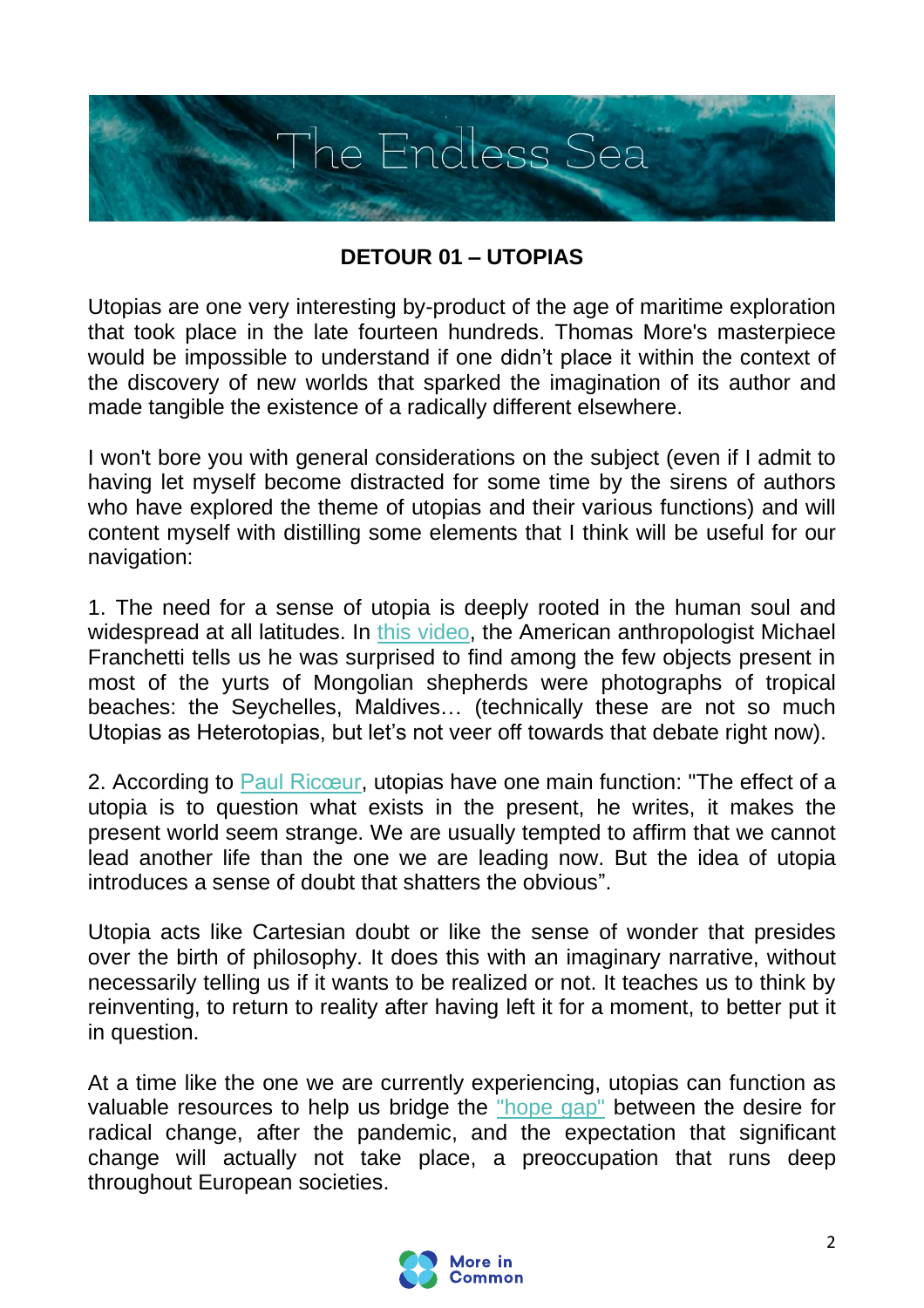

3. Even before the pandemic, clear signs pointed in the direction of a multiplication of so-called "intentional communities." Between 1976 and 2016, "Communities" magazine calculated a threefold increase in their number in the United States alone. For this reason, some have spoken of a "fifth wave" in the establishment of communes after the 1790-1805, 1824-1848, 1890- 1915 and 1965-1975 periods<sup>1</sup>.

What's even more significant is that, compared to the past, today there is an increasing emphasis on the importance of the relationship of these experiments to the outside world, rather than on the illusion of radical selfsufficiency. The long-term survival of any intentional community depends on its ability to maintain relations with the surrounding society. Many members are now aware of this and of the fact that they can act at the margins to influence ways of living together in the larger society. People don't stay in these communities their whole lives - five to nine years on average - and afterwards, when they return to live in mainstream society for various reasons, they continue to promote community values to work in the spaces they reintegrate.

4. Among the examples of utopias that I have reviewed during this phase, my favourite - and in my opinion one of the most important - is the Monte Verità. Why? Because it ended up having a huge - albeit largely unacknowledged global influence, perhaps, and because it is European as well, I think it serves as a virtuous example of utopia here.

In the autumn of 1900, a small group of young German non-conformists settled on a hill near Ascona, on the Swiss side of Lake Maggiore. Two musicians, a painter with an ascetic spirit, an ex-soldier of the Habsburg army, a girl passionate about esotericism and the heir to an industrial dynasty: they were dreamers, rebellious spirits seeking a new life in harmony with nature, far from the social conventions of the bourgeois society that was still triumphant at the time, before the catastrophe of the First World War. They let all of their hair grow long, practiced veganism, and yoga, nudism, indulged in "light baths", free love and a form of improvised dance that involved new steps and movements never seen before.

<sup>&</sup>lt;sup>1</sup> Nicholas A. Christakis, Blueprint: The Evolutionary Origins of a Good Society, p.71.

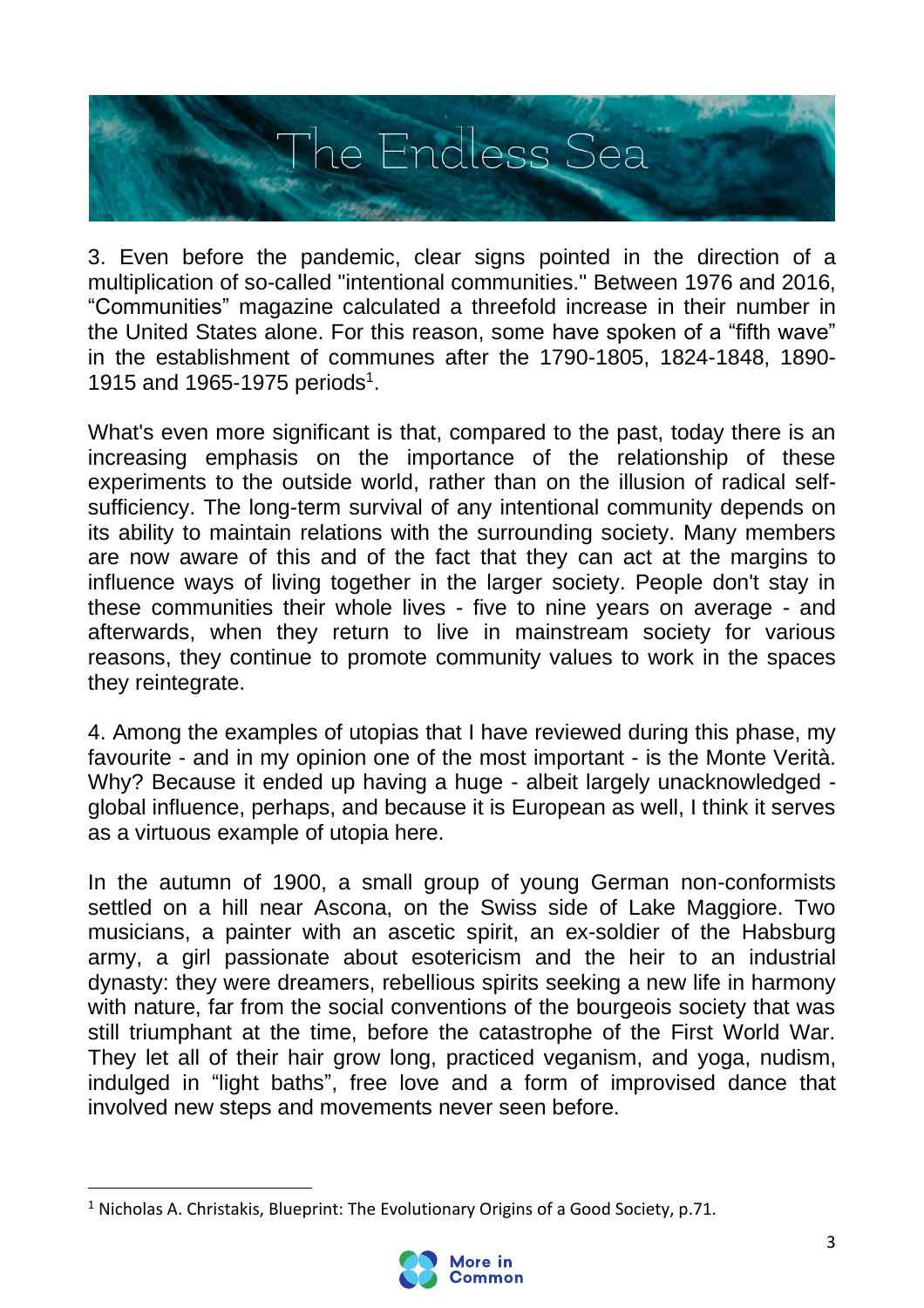

Theirs was not a Luddite experiment. Quite the opposite: the idea was to put the most advanced technologies of the time at the service of a new life project. "We make judicious use of all the tools made available by science and modern hygiene," wrote Henri Oedenkoven, one of the community's founders, in 1903, "we lack nothing".

They had even acquired a source of water there, in the vicinity, to produce electricity and thus get the light and energy to run their machines. "We want everyone, without having to leave the area, to be able to have everything they want at their fingertips, without the help of servants. Given the simplicity of our way of life and with the help of modern machinery capable of producing everything, everyone will be able to provide for themselves<sup>2</sup>".

Baptized "Monte Verità," within a few years the commune became a magnet for hundreds of writers, artists, scientists and philosophers, including Hermann Hesse, Mary Wigman, Max Weber, Erich Maria Remarque, Carl Gustav Jung and Erich Mühsam.

The experiment itself only lasted for about twenty years and was marked from the very beginning by the disputes and ruptures that always accompany this kind of attempt, but its influence on the culture and history of the twentieth century has been considerable.

In many ways, the counterculture of the 1960's can be said to have been invented on the shores of a Swiss lake: from clothing styles to psychedelic music, meditative practices of oriental origin, the sexual revolution and the seeds of contemporary ecology.

Even Apple has its origins on Monte Verità. In the seventies, Steve Jobs was such a maniacal follower of a diet largely based on the consumption of apples, developed by Arnold Ehret, one of the original inhabitants of the Monte Verità later transplanted to the United States, that he decided to baptize his start-up with the name of his favourite fruit.

<sup>2</sup> Quoted in Stefan Bollmann, Monte Verità: 1900, il primo sogno di una vita alternativa, 2019, Torino, EDT, p.67.

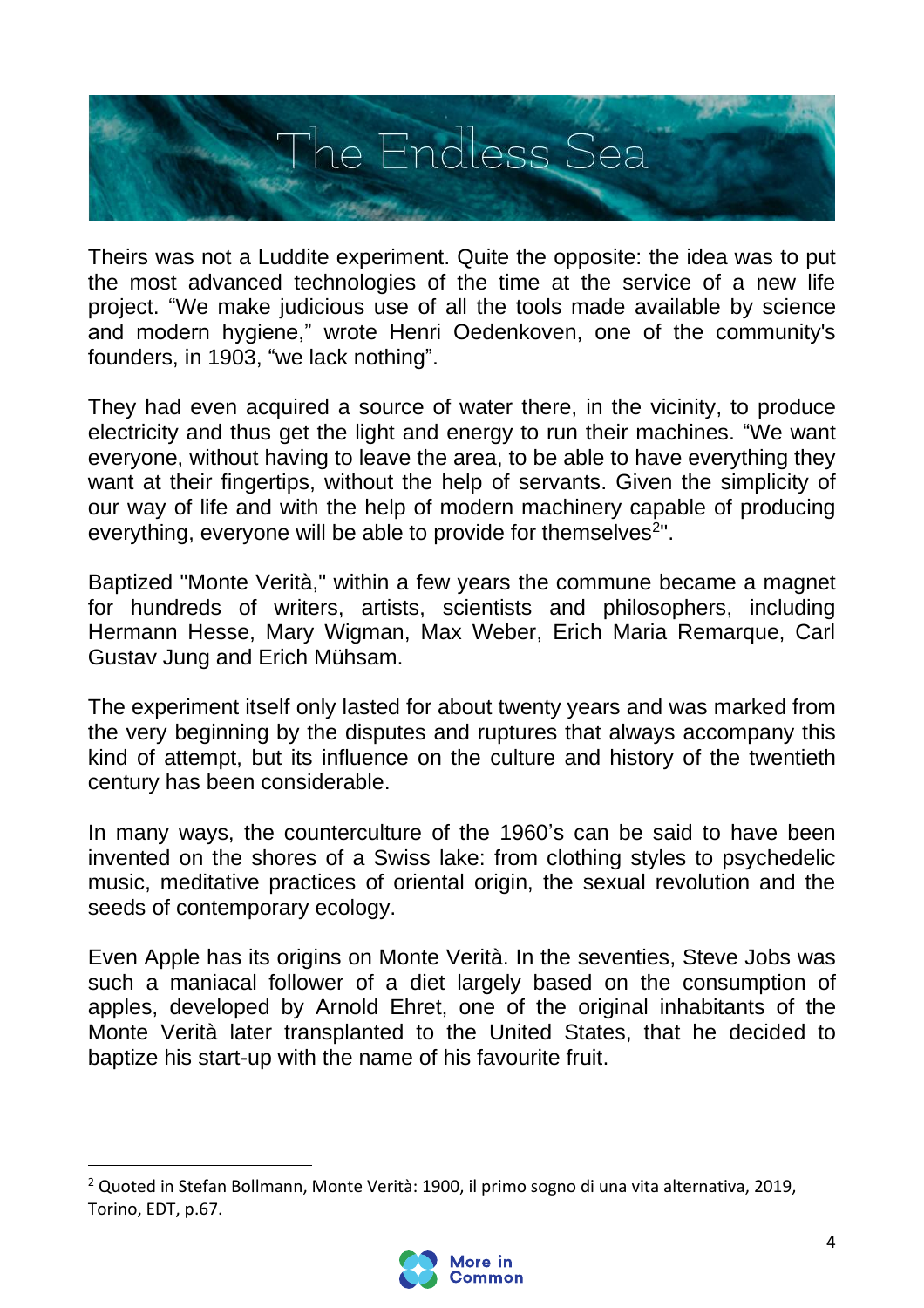

Beyond the anecdotes, the impact that a tiny Alpine community, now largely forgotten, has had - and continues to have - on Western society demonstrates the role that utopias can play in transforming reality.

Analysing the history of Monte Verità and, above all, the ideas that started there, landing on West Coast campuses in the Sixties, before conquering the world (and now are reincarnated in the form of slogans to sell sneakers and Mindfulness apps), it seems to me that at least three interesting principles emerge for the continuation of our navigation.

And, as often occurs with interesting concepts, these principles actually take the form of paradoxes.

First paradox: a successful utopia requires a core group of "prophets in the wilderness", true believers that are ready to make sacrifices to advance their uncompromising vision of what the good life should be.

At the same time, however, in order to spread, utopia needs heretics and traitors who will adopt parts of it and modify others, adapting it to the moving realities of the external world, sometimes out of conviction, but also out of simple opportunism. The pioneers of Monte Verità would be horrified if they could witness some of the forms their ideas and practices have taken in the subsequent decades.

Yet, only a certain degree of corruption of the purity of the original vision, its contamination by the logics of politics, fashion or the market, can allow its diffusion beyond the circle of the faithful and its transformation into a mass movement capable of producing a real impact on society at large.

Second paradox: a successful utopia must combine a high, or rather, grand vision of reality, a very bold, broad vision, like the horizon of the Endless Sea, with small and concrete steps that can give everyone the daily impression of having set out in the right direction, to give it a sense of tangible possibility that involves each and everyone of its believers. Monte Verità's "followers" shared the dream of a general rebirth for humanity, but their daily life was made up of small rituals, from meditation exercises, to dietary discipline, which - while waiting for the global palingenesis - gave shape to their individual existence and transformed each one of them into a model agent of this new new world. This is the principle that Peter Slotedijk talks about in a

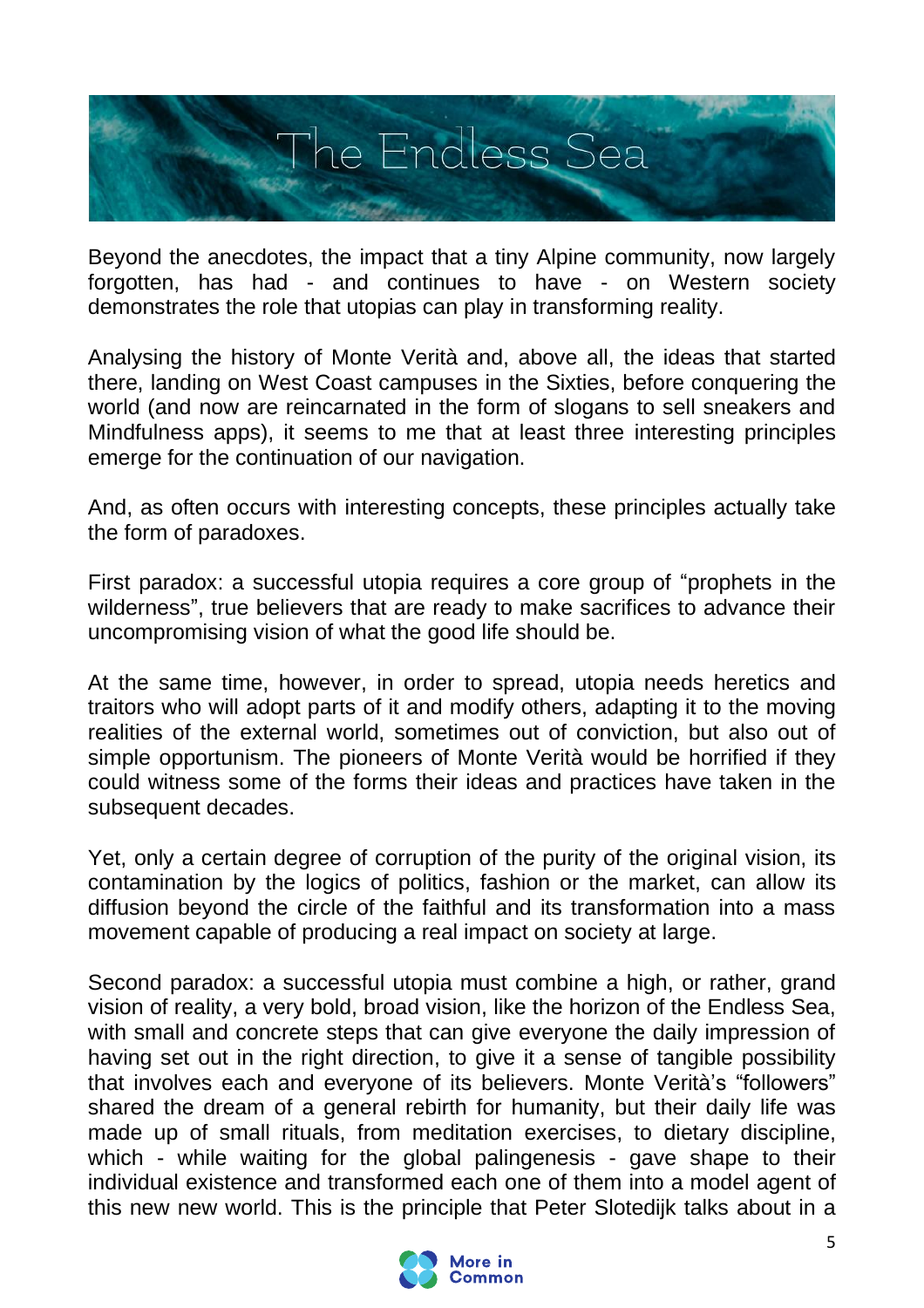

book that will be fundamental for the continuation of our navigation. In "You Must Change Your Life"<sup>3</sup>, the German philosopher re-writes history through the lens of what he calls "anthropotechnics": the "techniques of individual and collective self-transformation" through which we live our lives and construct our world.

Third paradox: the utopian impulse always stems from a radical critique of the existing world. It has within it the germ of subversion of the present order and of the establishment that guarantees its perpetuation. The success of this impulse, however, always depends on its ability to reach beyond the negative reality in order to affirm a new positive model.

An interesting case of utopia that has turned into a mass movement today by making the most of the three paradoxes we have identified is veganism.

Monte Verità was one of its forebears, but the official foundation of the Vegan Society dates back to 1944, when a woodwork teacher in a secondary school of the British midland, Donald Watson, his wife Dorothy, and four friends, decided to turn their lifestyle into what would become a worldwide movement. Vegan stood for "the beginning and the end of vegetarian" because veganism carried vegetarianism to its logical conclusion.

For several decades, veganism remained at the fringes of western society, practiced only by a narrow group of hippies and non-conformists: the prophets in the wilderness from which all utopias originate. To turn itself into a practice shared by millions around the world, which has become the basis of a food revolution that has just begun to unfold its effects, however, the movement had to open up to the most varied forms of contamination.

It is not difficult to imagine the astonishment with which the founders of the small association in the British province of 1944 would contemplate the endless array of movie stars, business start-ups, cookbooks, YouTube channels, trendy events and polemical documentaries that claim today to be inspired by their teaching. Nowadays big chains such as Marks & Spencer and Prêt a Manger have introduced vegan ranges, Wagamama has a new vegan menu, Pizza Hut recently joined Pizza Express and Zizzi in offering vegan pizzas, while in 2017 Guinness went vegan and stopped using fish

<sup>3</sup> Malden MA, Cambridge UK, Polity Press, 2013.

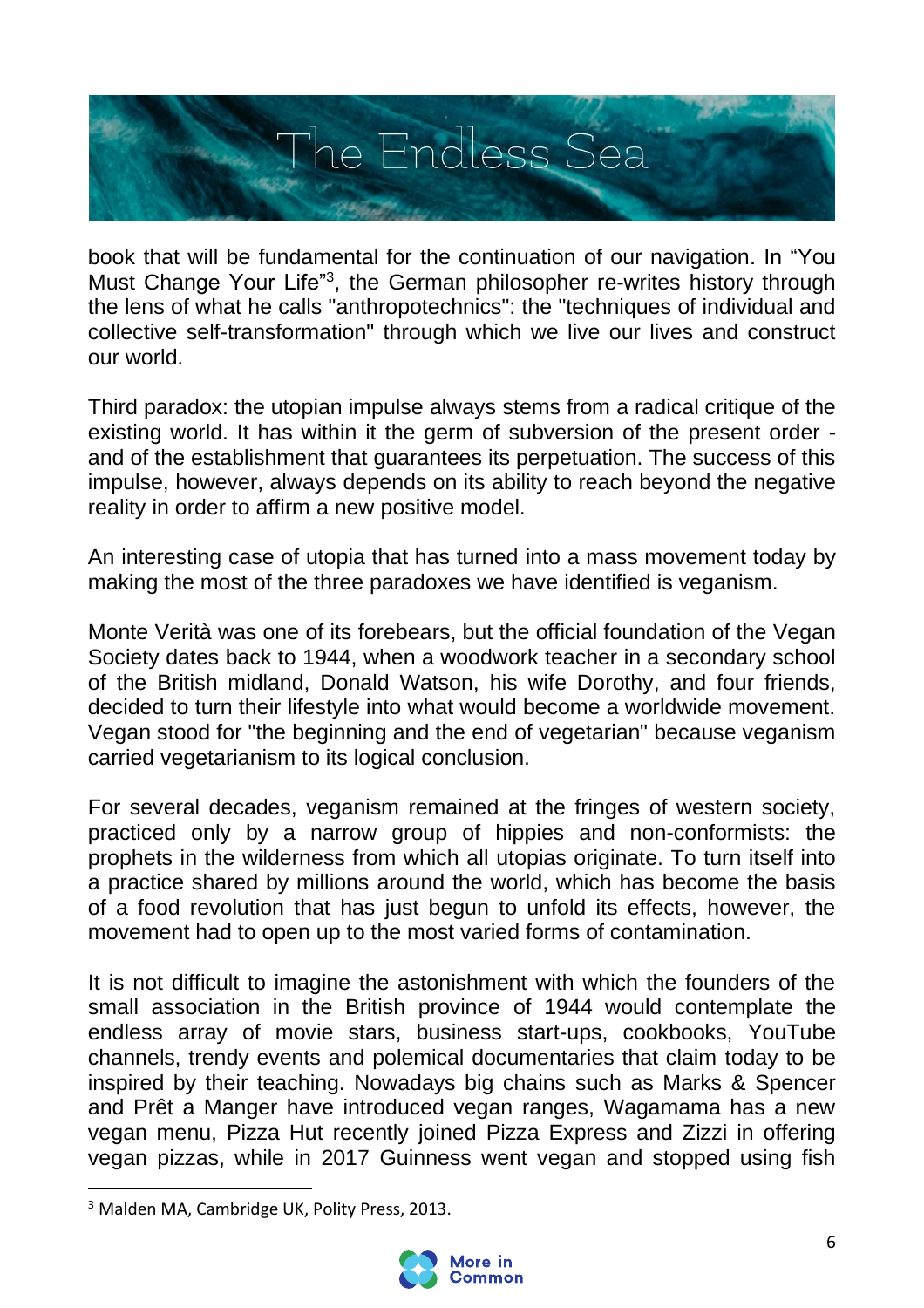

bladders in its brewing process, after two and a half centuries<sup>4</sup>. But the arrival on board of a whole series of unexpected travel companions, sometimes uncomfortable and difficult to reconcile with the original setting of the prophets, is the price to pay to allow a utopian project to become part of a broader reality.

Our second utopian paradox is also one of the strong points of veganism: although the movement's ultimate goal is to put an end to animal suffering by establishing a new relationship between humans and the ecosystem in which they are immersed, its action takes the very concrete form of an individual practice, a daily self-discipline that transforms each adherent into an actor and a model of the ideal world they wish to build.

Yet - and here is the decisive point - veganism remained a marginal practice as long as it stood out as a negative agenda. A more restricted, poorer diet is not, in itself, an attractive proposition. As long as the vegan practice was identified with a sacrifice, the removal of animal ingredients that condemned those who practiced it to eat roots and salads, its followers remained few.

It was only when it took on a positive, aspirational connotation that veganism started coming out of the woods.

Netflix documentaries played a role in this direction, as did Internet sensation Ella Mills, better known as Deliciously Ella, who turned the vegan diet into a creative lifestyle. As Keegan Kuhn, a leading producer of vegan-inspired documentaries phrase it: "Whereas before veganism was viewed as giving something up, now it's being reframed in terms of what you gain, in terms of your health, having a greater sense of living within the boundary of your values, gains in terms of the environment"<sup>5</sup>.

THE PROBLEM WITH THE BIG SWITCH

In general terms, it is quite obvious that as long as change is identified with a minus sign, its opponents will outnumber its proponents. At a seminar

<sup>5</sup> Charles Leadbeater, The Rising, Draft paper, London, 2018.



<sup>&</sup>lt;sup>4</sup> Dan Hancox, [The unstoppable rise of veganism: how a fringe movement went mainstream,](https://www.theguardian.com/lifeandstyle/2018/apr/01/vegans-are-coming-millennials-health-climate-change-animal-welfare) The Guardian, Sunday 1 April 2018.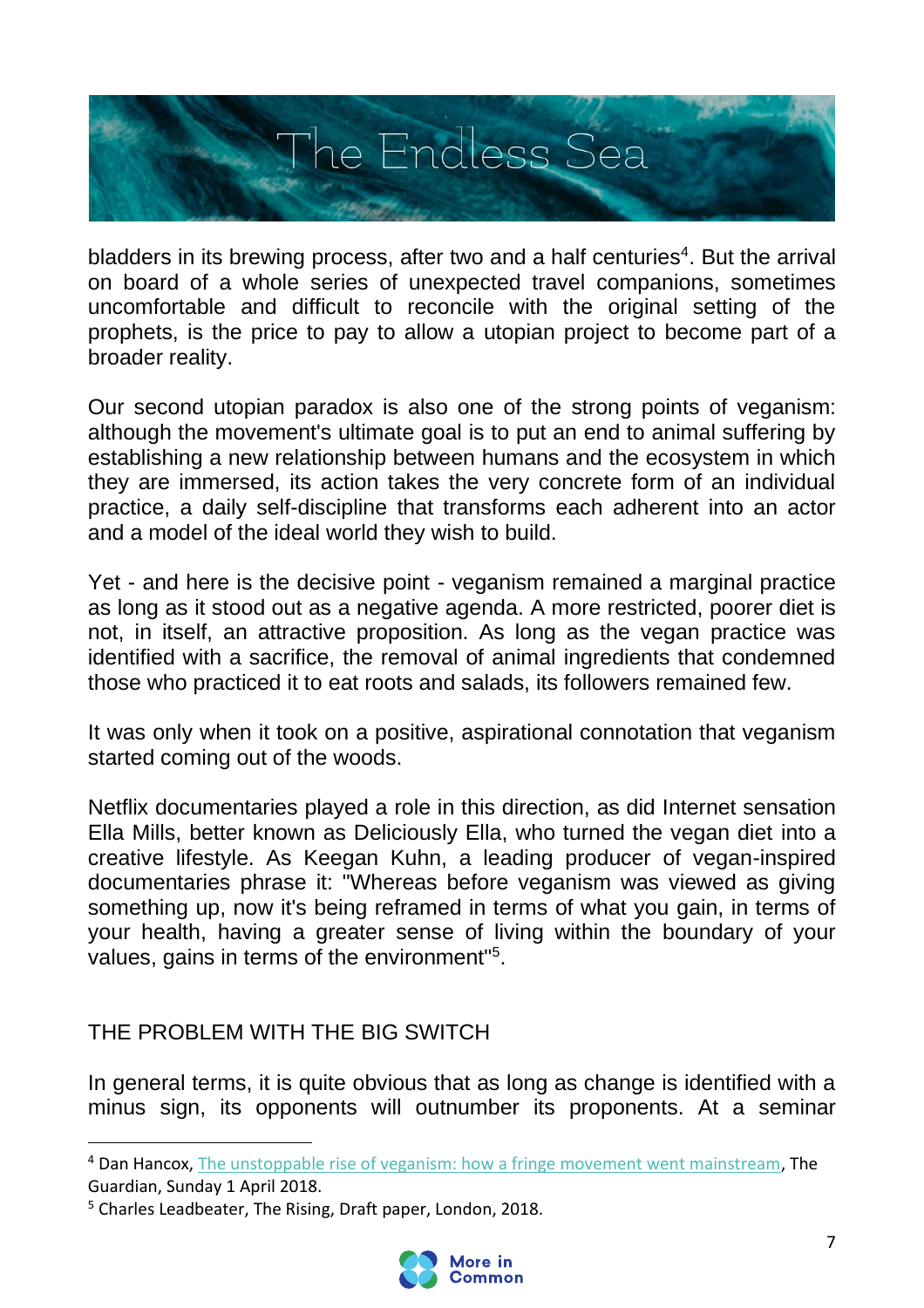

organized by Global Progress in Copenhagen in the fall of 2019, Dutch political strategist Hans Anker enumerated all of the things that change advocates give the impression of wanting to take away from ordinary people.

Here's the list:

Fire places - diesel cars - men's restrooms - women's restrooms - loud music in discotheques - soda machines at school - Easter fires - Christmas trees steaks - dirty jokes - jokes about Belgians - cigarettes - borders - cowboy suits for kids - Indian suits for kids - air trips - salt - Easter eggs - fire crackers - candies - Black Pete - Santa Claus - fast food - light bulbs - fluorescent lights - halogen lights - cock fighting - barbecue - terrace warmers - goldfish bowls - female dolls - male dolls - sugar - white bread - carbs - foie gras driving at 130 km/h - feeding wild animals - party balloons - and more, much more...

This idiosyncratic list, to which it would be easy to add many other items, gives an idea of the magnitude of the challenge.

By conceiving "The Good Life 2.0" project, WBCSD and Havas have tried to imagine what would happen if marketing experts who have successfully fuelled consumer desires for about a century stopped promoting an unsustainable lifestyle and started supporting "a world where better beats bigger, where smarter consumption beats excessive consumption and where more time beats more stuff". The results are still very patchy, but I recommend you take a look at them [here.](https://www.wbcsd.org/Programs/People/Sustainable-Lifestyles/Resources/The-Good-Life-2.0-Playbook-US-Edition)

The problem with the big switch from negative to positive, however, goes well beyond the consumer realm.

As we know, the objective of our navigation is the search for "a narrative moon-shot: the articulation of an overarching hopeful vision able to make people yearn for the vast and endless sea, a holistic vision of what a 'good life' might mean in the 2020s and beyond for our communities and our societies".

If we look around, however, the prevalence of negative narratives seems overwhelming. This is not just a phase and not just about politics. It's the same in all fields: in the media world, bad news prevails over good news; in

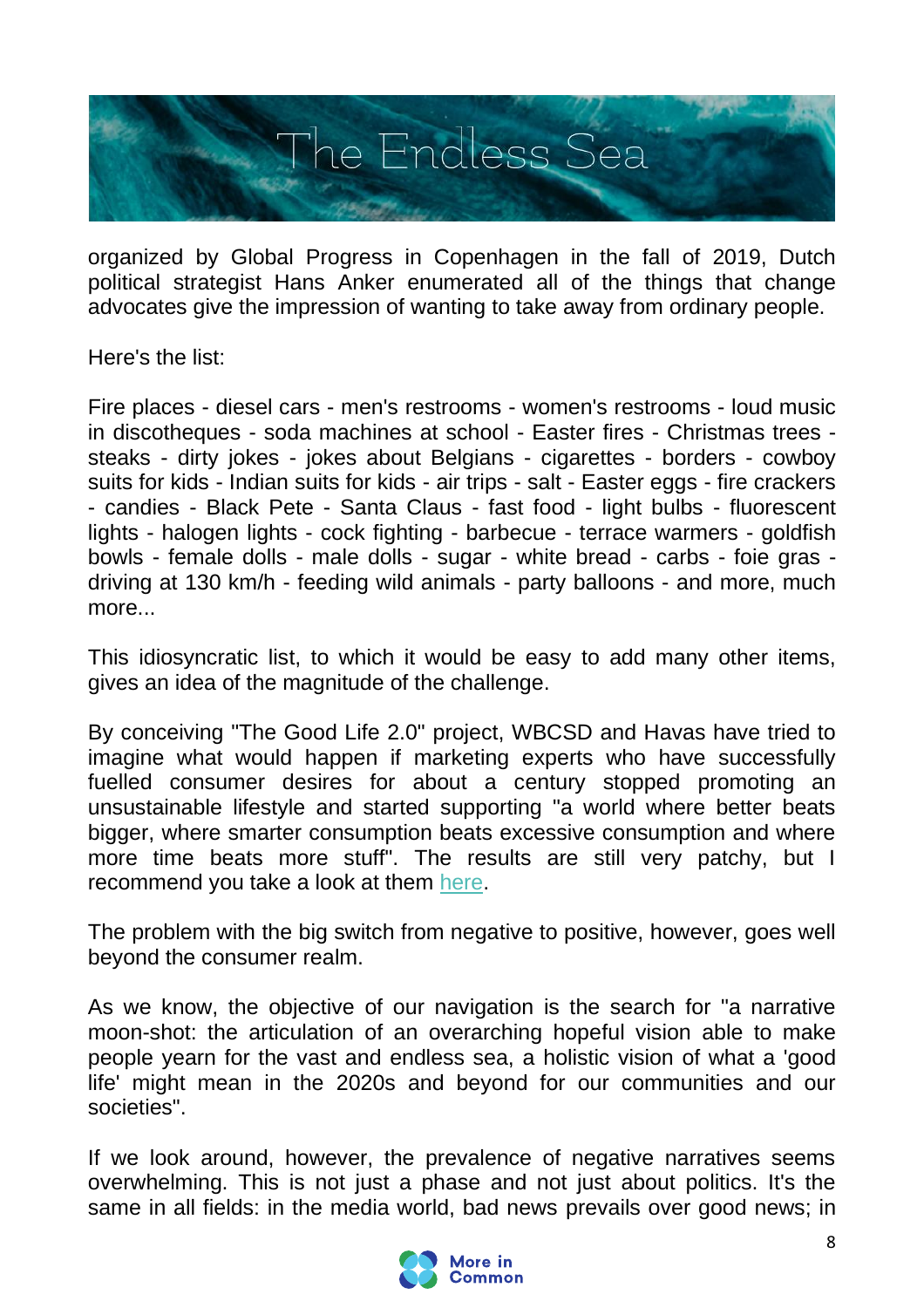

cinema and television, dystopias and catastrophic movies and series prevail over optimistic scenarios. This is not a cyclical fact, but a structural element.

For millennia, humans have inhabited a world teeming with deadly dangers, in which the fitness cost of overreacting to a threat was less than the fitness cost of underreacting<sup>6</sup>. Reason why, even today our attention is spontaneously directed towards bad news and more pessimistic narratives, at the expense of positive visions.

Negative stories capture our attention more easily, they activate the reptilian brain, suggesting fight or flight. The big switch from negative to positive is necessary for whoever wants to generate a real desire for change, but the cruel truth is that, in the immediate, it almost always produces a drop in energy. Whether in a bookstore, a movie theatre, on Twitter, or in a political meeting, dystopian visions and negative narratives of the future trump optimism and positivity. And the risk for those who try to advance the latter is always to be met with polite indifference.

The dispersion of energy produced by the shift from negative to positive is, in my view, one of the central problems we will face on our quest: the first of the many dragons we will encounter as we navigate uncharted waters.

Producing positive messages and narratives is not particularly difficult in and of itself. What is difficult is making sure they contain enough energy to first capture attention and then actively mobilize the people they are directed at. While, for example, [More in Common research](file:///C:/Users/giulianodaempoli/Downloads/pdf-1.pdf) tells us that a vast majority of Americans agree with the statement "America can be both strong and compassionate. We can protect our borders from criminals and terrorists at the same time as we welcome immigrants who respect our laws and embrace American values", might be a useful message to defuse tensions, it doesn't mean that it contains enough energy to actually mobilize a majority of citizens around it. The same holds true for most of the topics that are now dominated by increasingly toxic narratives. Most attempts to replace them with more optimistic, positive visions lack the energy required to successfully mobilize large swaths of people.

<sup>&</sup>lt;sup>6</sup> Steven Pinker, [The Psychology of Pessimism,](https://www.cato.org/sites/cato.org/files/pubs/pdf/catosletterv13n1.pdf) in "Cato's Letter", Volume 13, Number 1, Winter 2015.